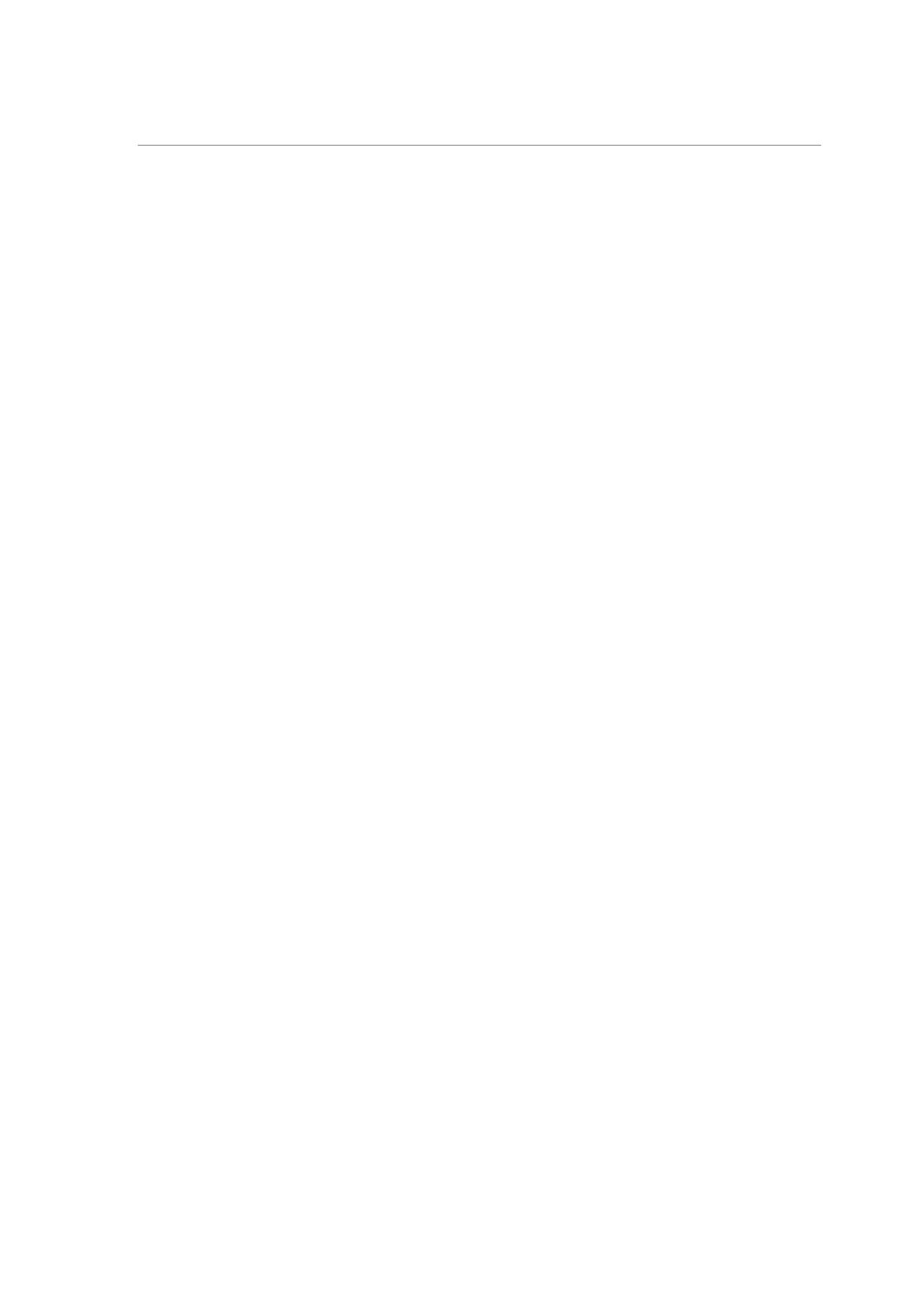#### **Contents**

| Purposes for which AV Chartered Accountants collects, holds, uses and/or discloses personal information |  |
|---------------------------------------------------------------------------------------------------------|--|
|                                                                                                         |  |
|                                                                                                         |  |
|                                                                                                         |  |
|                                                                                                         |  |
|                                                                                                         |  |
|                                                                                                         |  |
|                                                                                                         |  |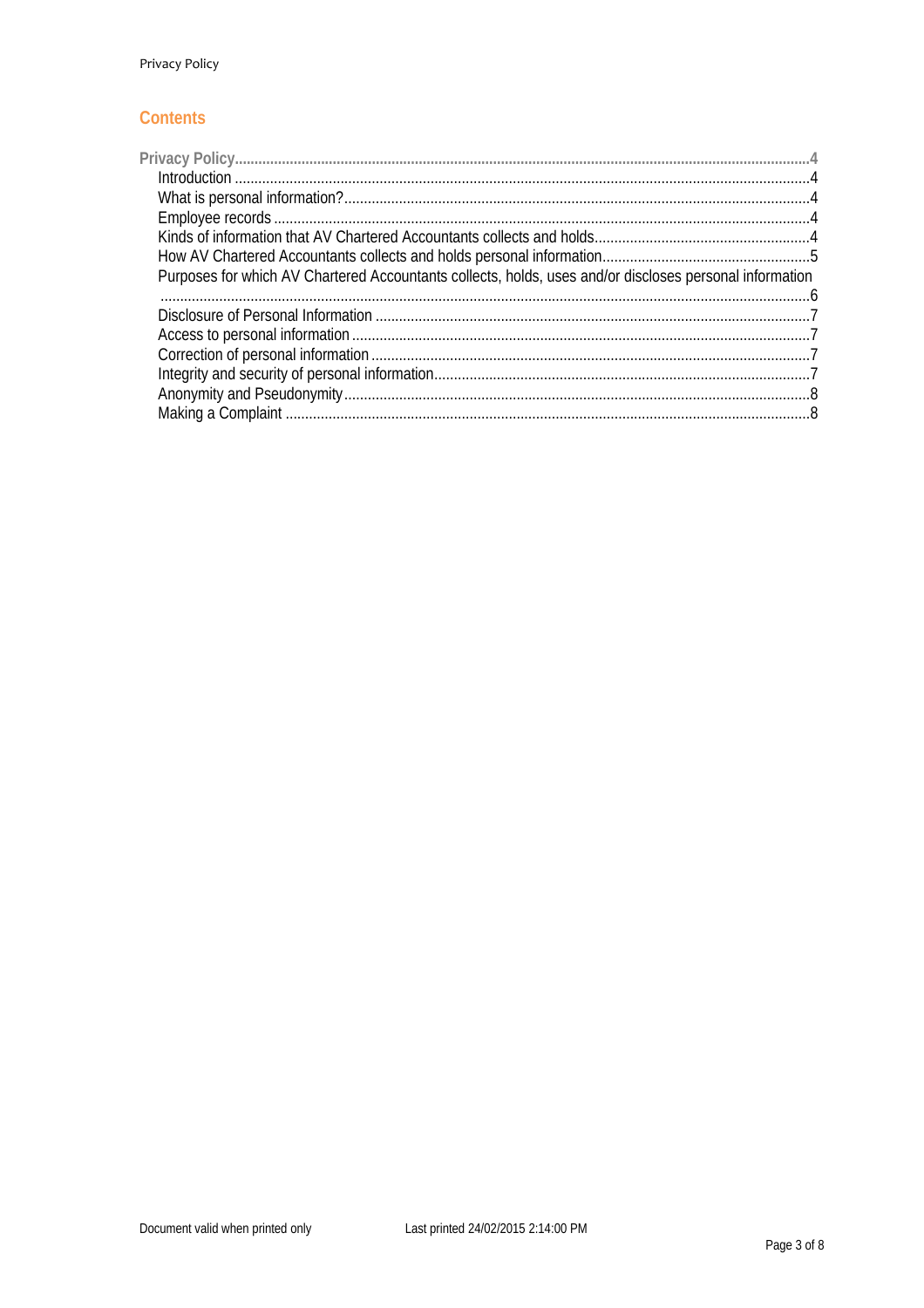# Privacy Policy

# **Introduction**

AV Chartered Accountants is required to collect, hold, use and/or disclose personal information relating to individuals (including, but not limited to, its customers, contractors, suppliers and employees) in the performance of its business activities.

This document sets out AV Chartered Accountants policy in relation to the protection of personal information, as under the Privacy Act 1998 (Cth) the ("**Act**") and the Australian Privacy Principles ("**APP**").

The APPs regulate the handling of personal information.

#### **What is personal information?**

Personal information means information or an opinion (including information or an opinion forming part of a database), whether true or not, and whether recorded in a material form or not, about an individual whose identity is apparent, or can reasonably be ascertained, from the information or opinion.

#### **Employee records**

This policy does not apply to the collection, holding, use or disclosure of personal information that is an employee record.

An employee record is a record of personal information relating to the employment of an employee. Examples of personal information relating to the employment of the employee include, but are not limited to, health information and information about the engagement, training, disciplining, resignation, termination, terms and conditions of employment of the employee. Please see the Act for further examples of employee records.

## **Kinds of information that AV Chartered Accountants collects and holds**

AV Chartered Accountants collects personal information that is reasonably necessary for one or more of its functions or activities.

The type of information that AV Chartered Accountants collects and holds may depend on your relationship with AV Chartered Accountants. For example:

- (a) **Candidate:** if you are a candidate seeking employment with AV Chartered Accountants, AV Chartered Accountants may collect and hold information including your name, address, email address, contact telephone number, gender, age, employment history, references, resume, medical history, emergency contact, taxation details, qualifications and payment details.
- (b) **Customer:** if you are a customer of AV Chartered Accountants, AV Chartered Accountants may collect and hold information including your name, address, email address, contact telephone number, gender and age.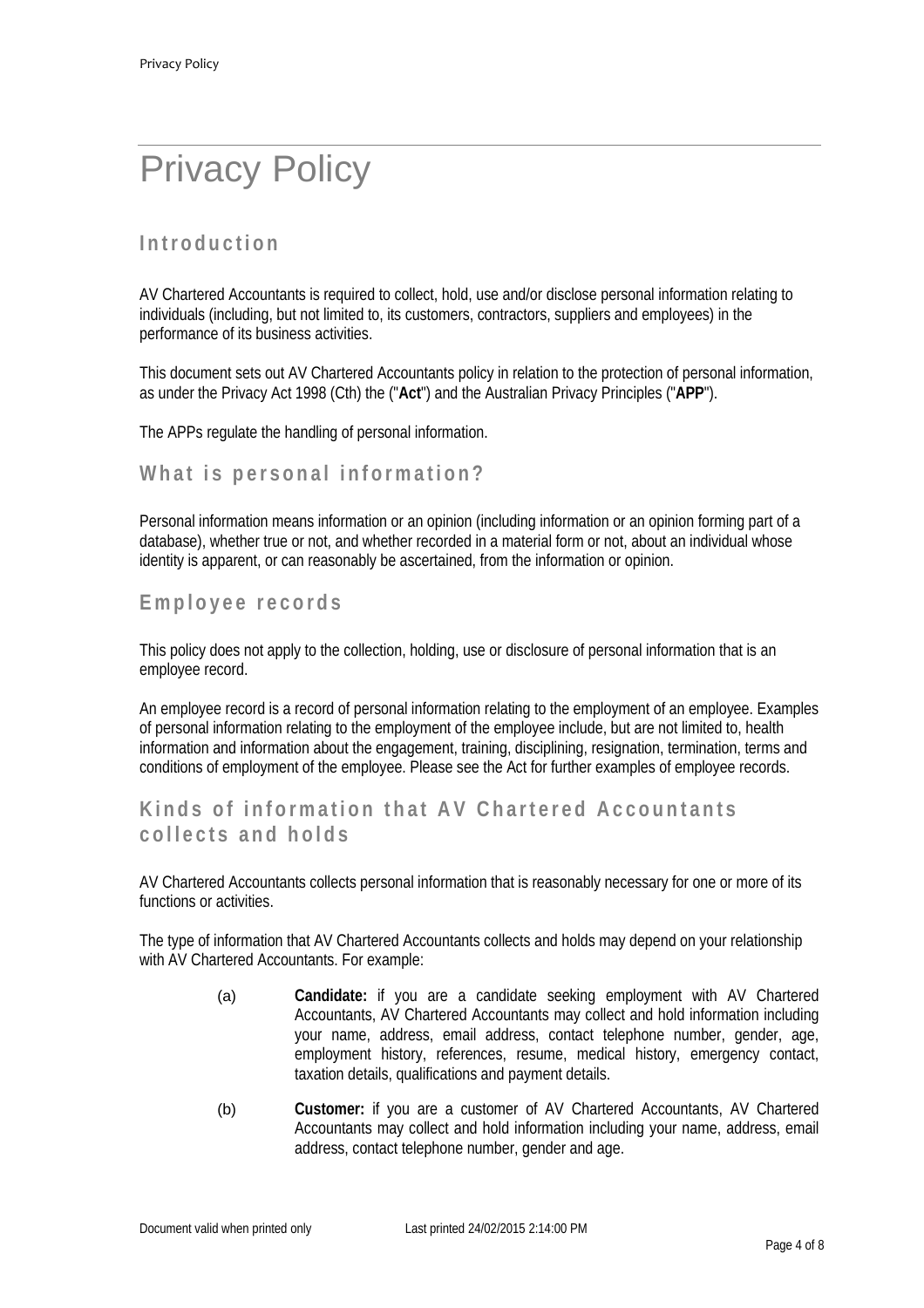- (c) **Supplier:** if you are a supplier of AV Chartered Accountants, AV Chartered Accountants may collect and hold information including your name, address, email address, contact telephone number, business records, billing information, information about goods and services supplied by you.
- (d) **Referee:** if you are a referee of a candidate being considered for employment by AV Chartered Accountants, AV Chartered Accountants may collect and hold information including your name, contact details, current employment information and professional opinion of candidate.

Sensitive information: AV Chartered Accountants will only collect sensitive information where you consent to the collection of the information and the information is reasonably necessary for one or more of AV Chartered Accountants' functions or activities. Sensitive information includes, but is not limited to, information or an opinion about racial or ethnic origin, political opinions, religious beliefs, philosophical beliefs, membership of a trade union, sexual preferences, criminal record, health information or genetic information.

# **How AV Chartered Accountants collects and holds personal information**

AV Chartered Accountants must collect personal information only by lawful and fair means. AV Chartered Accountants will collect personal information directly from you if it is reasonable or practicable to do so.

AV Chartered Accountants may collect personal information in a number of ways, including without limitation:

- (a) through application forms;
- (b) by email or other written mechanisms;
- (c) over a telephone call;
- (d) in person;
- (e) through transactions;
- (f) through our website;
- (g) through surveillance camera;
- (h) by technology that is used to support communications between us;
- (i) through publically available information sources (which may include telephone directories, the internet and social media sites);
- (j) direct marketing database providers;

When AV Chartered Accountants collects personal information about you through publicly available information sources, it will manage such information in accordance with the APPs.

At or before the time or, if it is not reasonably practicable, as soon as practicable after, AV Chartered Accountants collects personal information, AV Chartered Accountants must take such steps as are reasonable in the circumstances to either notify you or otherwise ensure that you are made aware of the following:

- (a) the identity and contact details of AV Chartered Accountants;
- (b) that AV Chartered Accountants has collected personal information from someone other than you or if you are unaware that such information has been collected;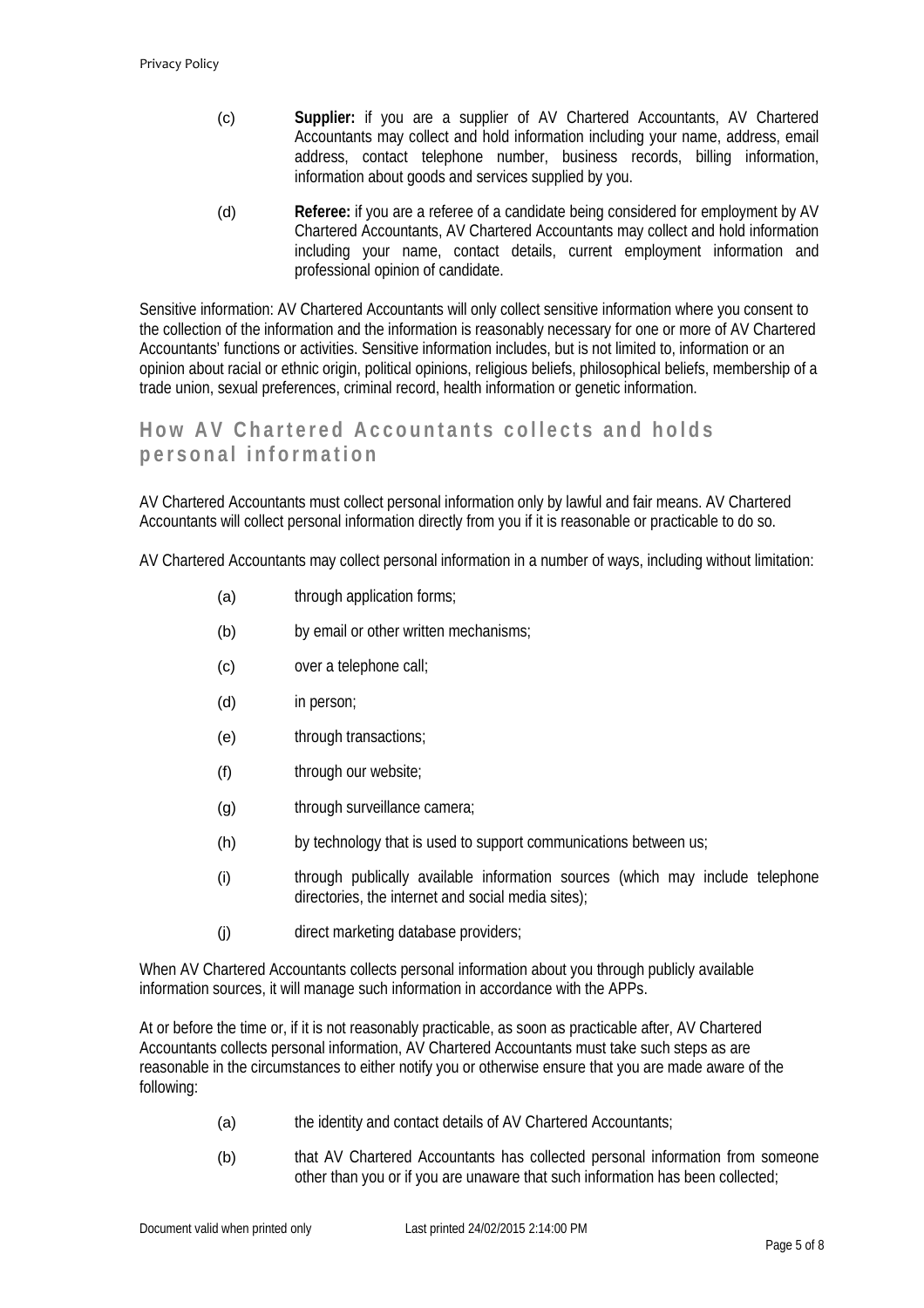- $(c)$  that collection of personal information is required by Australian law, if it is;
- (d) the purpose for which AV Chartered Accountants collects the personal information;
- (e) the consequences if AV Chartered Accountants does not collect some or all of the personal information;
- (f) any other third party to which AV Chartered Accountants may disclose the personal information;
- (g) AV Chartered Accountants' privacy policy contains information about how you may access and seek correction of personal information held by AV Chartered Accountants and how you may complain about a breach of the APPs; and
- (h) whether AV Chartered Accountants is likely to disclose personal information to overseas recipients, and the countries in which those recipients are likely to be located.

**Unsolicited personal information** is personal information that AV Chartered Accountants receives which it did not solicit. Unless AV Chartered Accountants determines that it could have collected the personal information in line with the APPs or the information is contained within a Commonwealth record, it must destroy the information to ensure it is de-identified.

# **Purposes for which AV Chartered Accountants collects, holds, uses and/or discloses personal information**

AV Chartered Accountants will collect personal information if it is reasonably necessary for one or more of its functions or activities.

The main purposes for which AV Chartered Accountants may collect, hold, use and/or disclose personal information may include but are not limited to:

- (a) recruitment functions;
- (b) customer service management;
- (c) training and events;
- (d) surveys and general research; and
- (e) business relationship management.

AV Chartered Accountants may also collect, hold, use and/or disclose personal information if you consent or if required or authorised under law. This information may be used by us for the purpose of direct marketing as follows:

- (a) AV Chartered Accountants may use or disclose personal information (other than sensitive information) about you for the purpose of direct marketing (for example, advising you of new goods and/or services being offered by AV Chartered Accountants).
- (b) AV Chartered Accountants may use or disclose sensitive information about you for the purpose of direct marketing if you have consented to the use or disclosure of the information for that purpose.
- (c) You can opt out of receiving direct marketing communications from AV Chartered Accountants by contacting the Privacy Officer in writing or by sending us an email at mail@avcharteredaccountants.com.au or if permissible accessing AV Chartered Accountants' website and unsubscribing appropriately.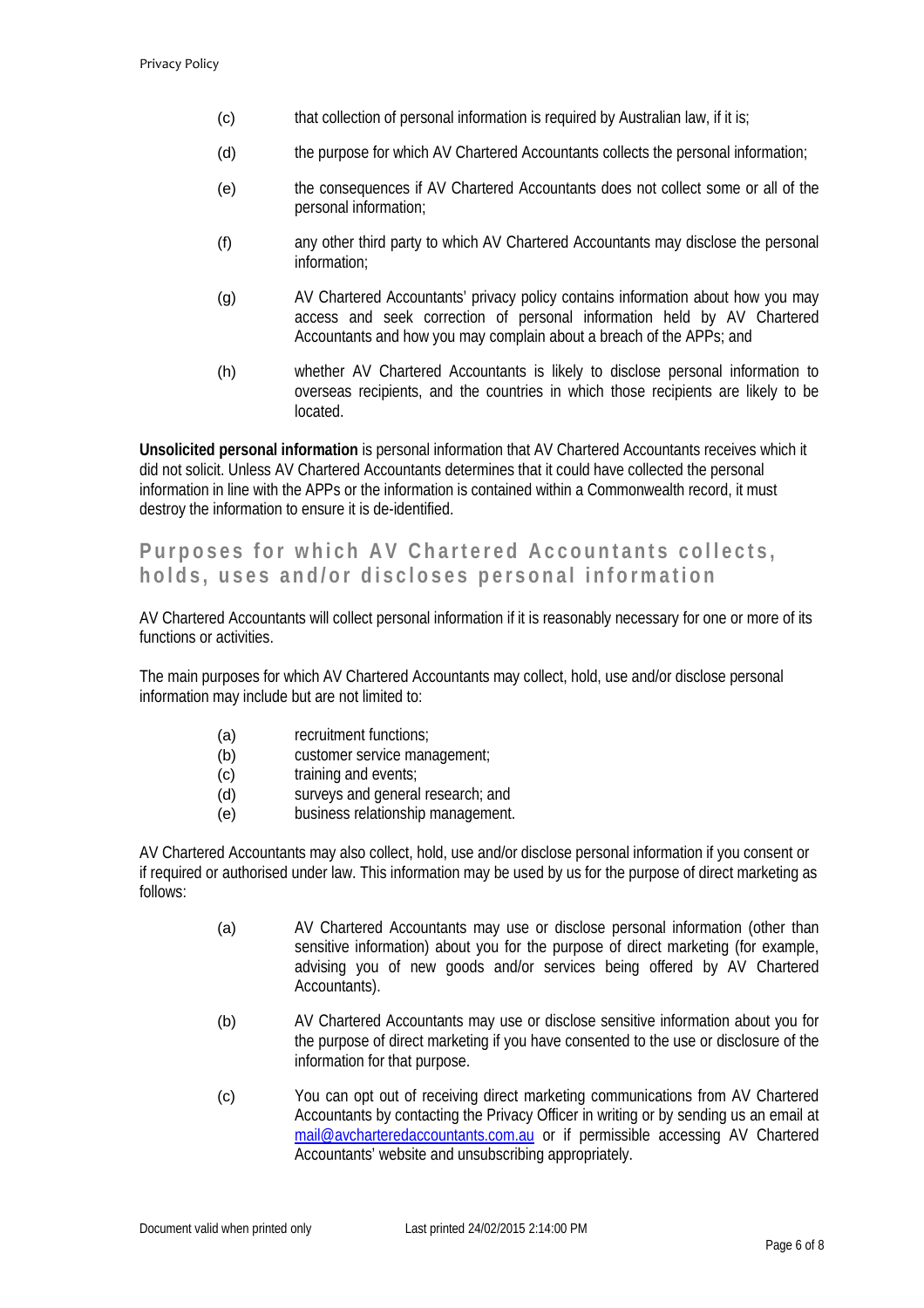# **Disclosure of Personal Information**

AV Chartered Accountants may disclose your personal information for any of the purposes for which it is was collected, as indicated under clause 6 of this policy, or where it is under a legal duty to do so.

Disclosure will usually be internally and with related entities.

We may on occasion need to disclose some details to third parties such as contracted service suppliers.

Before AV Chartered Accountants discloses personal information about you to a third party, AV Chartered Accountants will take steps as are reasonable in the circumstances to ensure that the third party does not breach the APPs in relation to the information.

#### **Access to personal information**

If AV Chartered Accountants holds personal information about you, you may request access to that information by putting the request in writing and sending it to the Privacy Officer. AV Chartered Accountants will respond to any request within a reasonable period, and a charge may apply for giving access to the personal information.

There are certain circumstances in which AV Chartered Accountants may refuse to grant you access to the personal information. In such situations AV Chartered Accountants will give you verbal or written notice that sets out:

- (a) the reasons for the refusal; and
- (b) the mechanisms available to you to make a complaint.

### **Correction of personal information**

If AV Chartered Accountants learns that it holds personal information that is inaccurate, out-of-date, incomplete, irrelevant or misleading, it will take steps as are reasonable to correct and update the information held.

If AV Chartered Accountants holds personal information and you make a request in writing addressed to the Privacy Officer to correct the information, AV Chartered Accountants will take steps as are reasonable to correct the information and AV Chartered Accountants will respond to any request within a reasonable period.

There are certain circumstances in which AV Chartered Accountants may refuse to correct the personal information. In such situations AV Chartered Accountants will give you verbal or written notice that sets out:

- (a) the reasons for the refusal; and
- (b) the mechanisms available to you to make a complaint.

If AV Chartered Accountants correct personal information that it has previously supplied to a third party and you request us to notify the third party of the correction, AV Chartered Accountants will take such steps as are reasonable to give that notification unless it is impracticable or unlawful to do so.

### **Integrity and security of personal information**

AV Chartered Accountants will take such steps (if any) as are reasonable in the circumstances to ensure that the personal information that it: